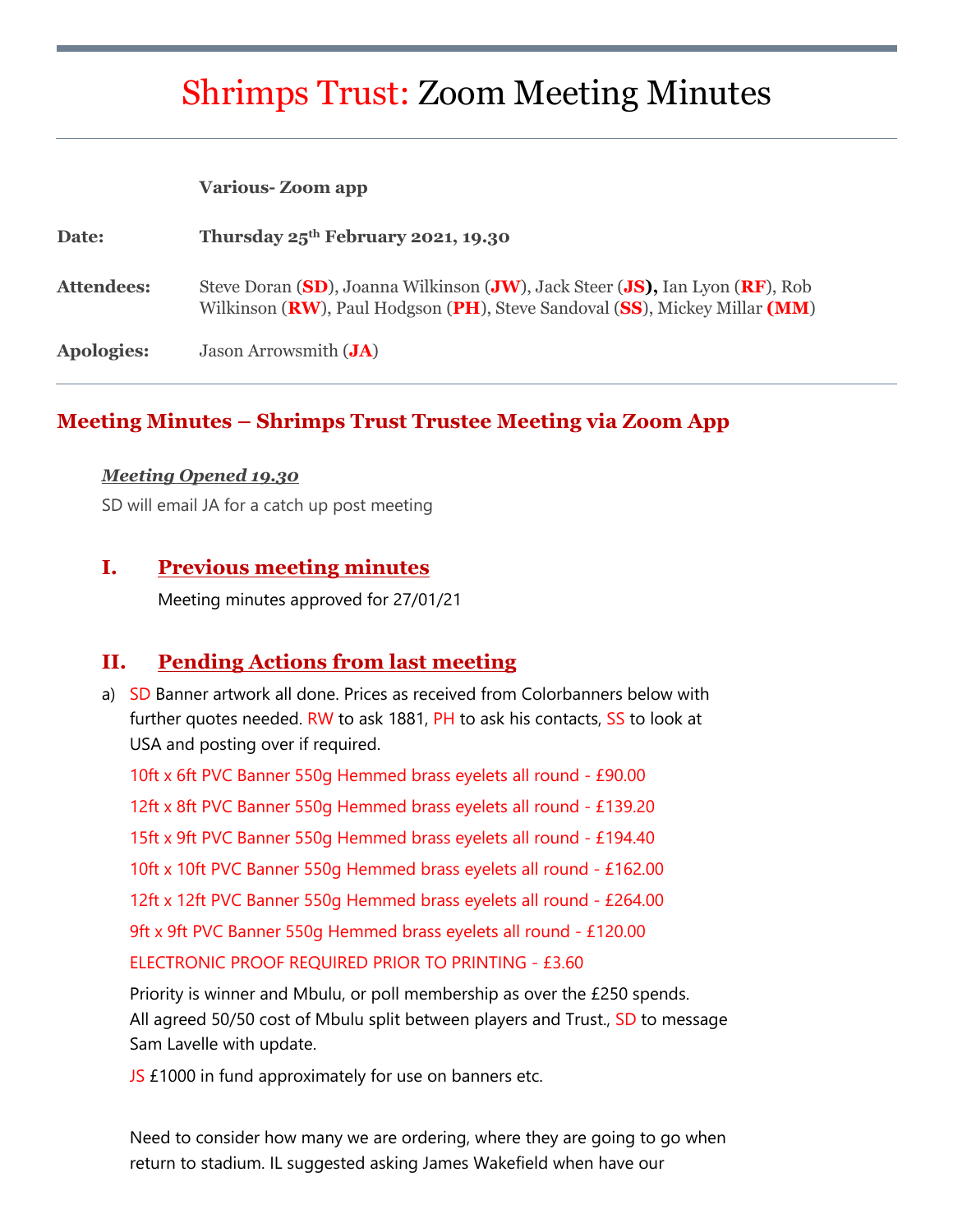meeting. SD suggested reviewing and replacing older and broken banners that are currently in ground. IL checked all flags at last game and most have rips or damage, though Legends wall remains intact.

- b) JW To organize three engraved tankards, with review by trust-Still to do
- c) SD followed up with club the sponsorship of players. Three players: Alex Denny, Kyle Letheren, Brad Lyons.

£250 including VAT, includes GIF sponsorship, shirts and videos.

Discussion regarding reviewing the £250 spending limit, deferred to when reviewing rules

d) Giles Trust/ Adam Robson- fundraising for Brain tumour research at Birmingham hospital

Club on board and released press release, very much appreciated and helping to raise funds. Currently £1175, with a lot of support so far. Closing date of January 2026 so plenty of time to add to it. SD to message Freez next game to mention and highlight again. Email in inbox from Giles Trust

PH Toy appeal update- Thank you coming soon

e) Pendle Sportswear quote of £50 received- still to do

# **III. MFC Board/ Trust meeting with James Wakefield Wednesday 03/03/21 7pm via Zoom**

RW to set up meeting and issue details

a) Roof, Memorial garden- seemed in favour of these projects in 3 year plan meeting.

JS suggested to survey members on their priorities or an open meeting on zoom

SD Need variety of short and long term plans

IL Disabled toilets, radar keys. Seats for carers in disabled bays.

PH standing with the fans to get the fan experience.

- JW Recycling, litter bin numbers or emptying, litter pickers, water stations
- b) Club Shop- reopening?

Could we include renewal information in the season ticket packs?

Season ticket 2020/21 renewals- Club to give back anything to those who have paid and not managed to see any games in person? Cup games, voucher for shop, free food at a game voucher, free shirt for next season……

RW Open days for training and meet the players events

PH Any test games planned?

Events… Euros, screen on pitch? Show using Redtail digiPOD outside?

PH 01/12 5 years Trust anniversary- Sportsman's dinner?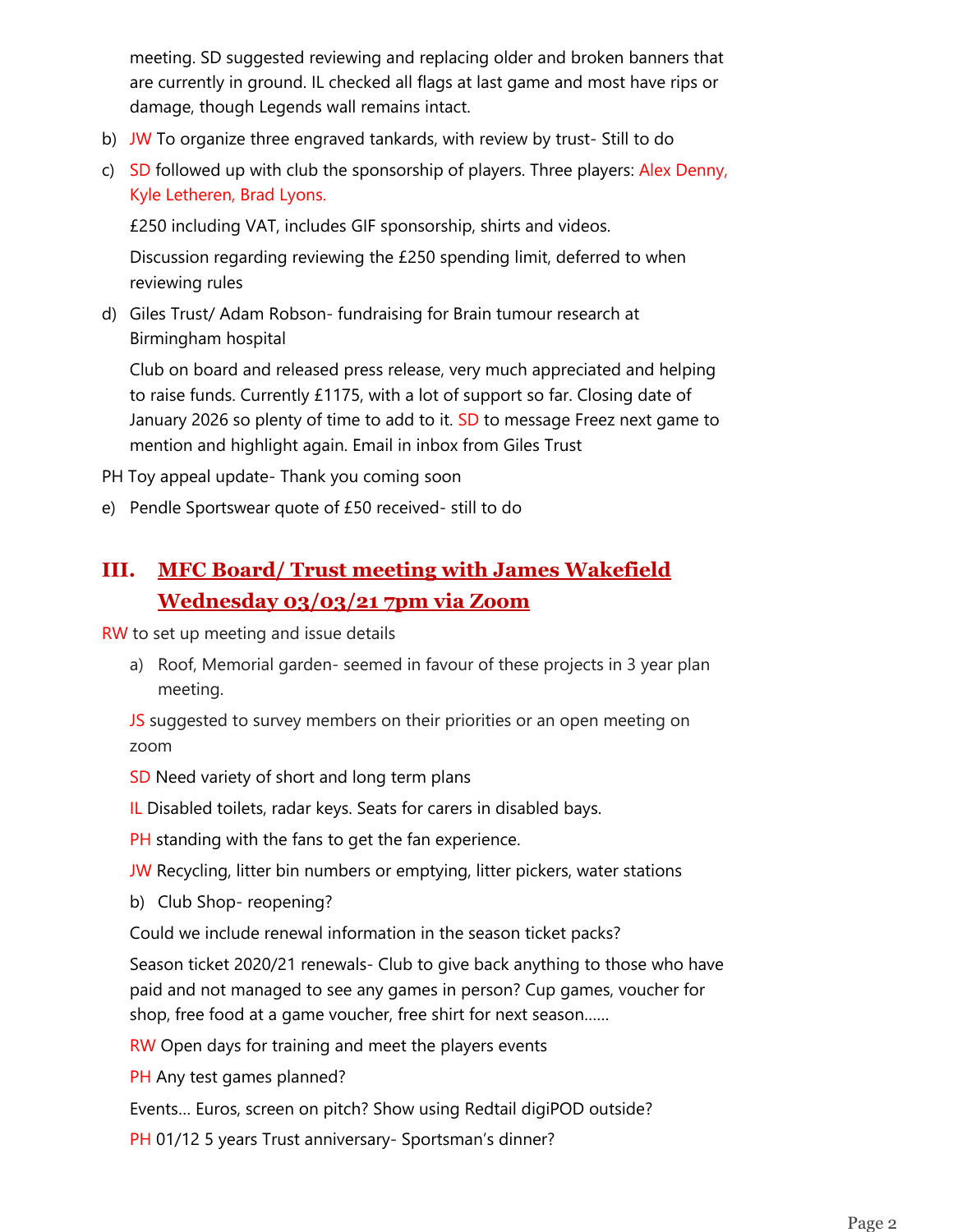- c) Jack Middleton email on Gmail. Any summer camps for 14–16-year-olds? 4- 14years catered for by Community sports summer soccer camps… mental health suffered and not been able to exercise as normal or practice skills the same as lockdown.
- d) SD to prepare agenda over the weekend.
- e) Meeting dates to go in diary… suggest third week of every month initially and Trust to fourth.

#### **IV. Poll/ topics**

Post-goal celebration music Spending on flags/ banners Anything else?

## **V. Mickey's bike ride for St Johns Hospice 27/06/21**

All agreed social media promotion, lining the route and refreshment posts but not Trust donating.

# **VI. Communication**

JS has sent one email.

SS ready to send another but needs further content to add.

Stuart Rae willing to do match reports.

Social media needs to be original and need new content ideas- wear red, where are you watching, fancy dress at home, Kick off times for supporters around the world.

# **VII. See 3e**

## **VIII. A.O.B.**

IL FSA emails- nothing to report.

PH- SR quiz, PH to liaise.

SD Trust/MFC/MFC Community Sports replica kit and Football Boot Bank.

## **Meeting closed 9.35pm**

Next meetings Board none in diary Trust tbc Membership